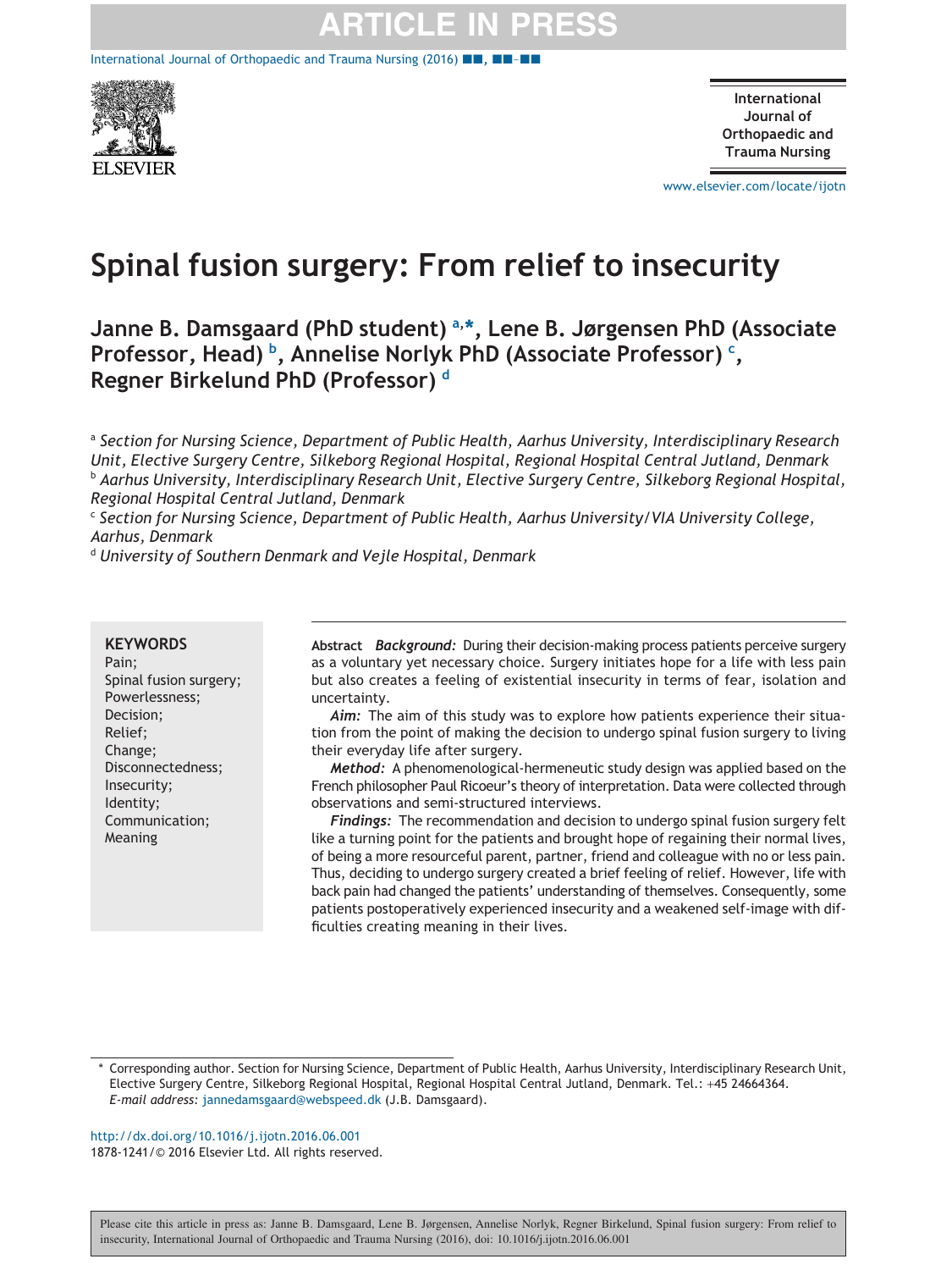## **ARTICLE IN PRES**

*Conclusion:* Being recommended and undergoing spinal fusion surgery initiates hope for a life with less pain and altered life conditions. At the same time, paradoxically, this creates a feeling of existential insecurity in terms of facing the surgery and the future to come. It is, therefore, important to recognise and include the patients' everyday life experiences concerning how they give (or may not give) meaning to their illness, i.e. their understanding of how it is affecting them. These aspects are essential for the patients' definition and re-definition of themselves and thus crucial to draw upon in the relationship and communication between patient and healthcare professional. © 2016 Elsevier Ltd. All rights reserved.

#### **Editor comments**

For many patients who have suffered chronic back pain being offered surgery gives them hope for the future. It also gives them a feeling that their pain is 'validated' and 'respected' by others. Listening to the voices of such patients and trying to interpret their experiences can help healthcare professionals to provide care that is more compassionate and emotionally intelligent. This is also true of engaging with the findings of this study. It illuminates the trajectory of the experiences and feelings of this group of patients to such a degree that it can help professionals to provide care that is more sensitive to back pain sufferers' needs for effective psychological care both before and after the surgery. This demonstrates, yet again, the immense value of qualitative research such as this. JS-T

#### **Background**

Back pain is described as exclusively 'malefic' and powerfully destructive to the physical and psychological well-being of the individual and their family [\(Azoulay et al., 2005; Damsgaard et al., 2015, 2016;](#page-7-0) [Smith and Osborn, 2015\)](#page-7-0). Back pain ranks amongst the costliest conditions worldwide [\(The Pain Proposal](#page-8-0) [Steering Committee, 2010\)](#page-8-0) and, according to a report from the National Institute of Public Health in Denmark, the public expense as a consequence of problems with the lower back amounts to as much as 16.8 billion per year [\(Koch et al., 2011\)](#page-8-1). It is, therefore, in the interest of both patients and society to ensure that patients with back pain are being treated and rehabilitated as effectively as possible.

Several international studies focusing on patients treated surgically indicate that 15–40% of those undergoing spinal fusion cannot expect to improve significantly [\(Block et al., 2003; Christensen et al., 2003\)](#page-7-1). Studies from the USA show that patients will experience less pain after the surgery, but most continue to have residual pain and physical impairments [\(Trief](#page-8-2) [et al., 2006\)](#page-8-2). When receiving information on the inconclusive effect of surgery patients need to decide whether to have surgery or not. A study exploring experiences during the decision-making process showed that the operation is perceived as a voluntary yet necessary choice. Many patients draw the conclusion that they cannot change the fact of illness and have to accept surgical treatment because the ultimate goal for them is to stop the pain [\(Lin et al., 2012\)](#page-8-3).

Deciding to undergo surgery initiates hope for a life with less pain but at the same time creates a feeling of existential insecurity in terms of fearing the surgery and the future to come [\(Papaioannou](#page-8-4) [et al., 2009\)](#page-8-4). Choosing surgery is linked with many psychosocial challenges as found in a study showing that *preoperative* experiences, characterised by fear, isolation and uncertainty, exert significant influence on patients [\(Worster and Holmes, 2008\)](#page-8-5).

Many patients have been living with chronic back pain for years. The pain related challenges are diverse and continue to affect their lives after discharge [\(Berg](#page-7-2) [et al., 2013; Cain et al., 2012\)](#page-7-2). When confronted with a chronic illness patients move through a complex trajectory that involves an "extraordinary" phase of turmoil and distress [\(Kralik, 2002\)](#page-8-6). However, some patients may make the transition towards an "ordinary" phase that involves incorporating chronic illness into their lives [\(Kralik, 2002\)](#page-8-6). Life after discharge can be characterised as a transition from overcoming the pain and the operation to being on course hoping for recovery in a changed, but perhaps not fully recovered, body [\(Norlyk and Harder, 2011\)](#page-8-7).

It is, therefore, not a surprise that being a patient with back pain can be so chaotic and traumatic that it can even develop into actual depression [\(Arts et al.,](#page-7-3) [2012; Block, 2009; Falvinga et al., 2012; McIntosh and](#page-7-3) [Adams, 2011; Moore, 2010; Nickinson et al., 2009\)](#page-7-3). This is supported by a study from the Netherlands which found that 30% of patients undergoing spinal fusion surgery experience symptoms of anxiety and depression both before and after surgery [\(Arts et al., 2012\)](#page-7-3).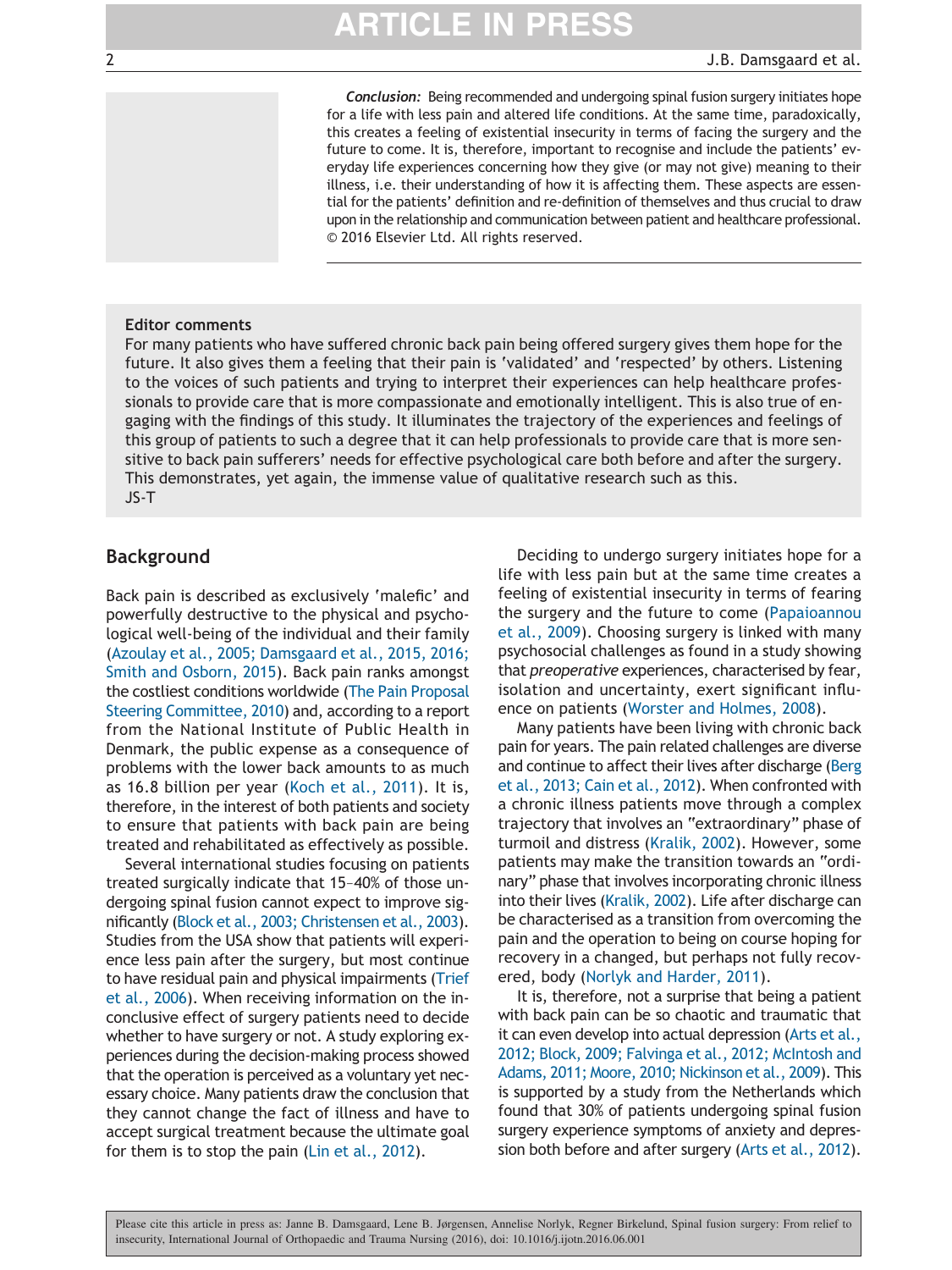# **ARTICLE IN PRESS**

#### Spinal fusion surgery 3

As shown above, many patients undergoing spinal fusion surgery have persistent physical and psychosocial problems both before and after discharge. However, there is a lack of knowledge when it comes to identifying how the patient's lifeworld is affected. Exploring this is crucial in being able to recognise and address this in healthcare professionals' interaction and communication with patients and supporting them throughout the process.

#### **Aim**

The aim of this study was to explore how patients experience their situation from the point of making the decision to undergo spinal fusion surgery to living everyday life after surgery.

### **Methods**

#### **Design**

This qualitative study employed semi-structured interviews and observations. The analysis and interpretation applied Paul Ricoeur's phenomenologicalhermeneutic theory of interpretation [\(Ricoeur, 1979,](#page-8-8) [2002\)](#page-8-8).

#### **Participants and data collection**

Regardless of the exact surgical procedure, all patients undergoing spinal fusion surgery at an Elective Surgery Centre at a Danish Regional Hospital were consecutively included. Ten patients (Table 1) between the ages of 48 and 82 years each took part in two interviews. To ensure that the patients remembered and had the possibility of reflecting upon their experiences concerning their hospitalisation – the first interview took place 2–3 days after surgery allowing them to speak freely about how they experienced their illness trajectory including the interaction with the healthcare system. The second interview took place approximately two months after surgery and was initiated to get an even deeper understanding of what was important to the patients. Transcripts were read and reread several times to identify important issues to follow up on revealing the decision and recommendation of the surgery as a crucial moment for the patients. In this way the second interview allowed the participants to elaborate on issues that had emerged during the first interview.

To supplement the interviews the researcher observed the interaction between the patients and the healthcare professionals, i.e. the communication at the outpatient clinic, in the wards, the operating room, the recovery room, the hospital hotel and at information meetings.

The interview questions were open-ended, allowing the participants to speak freely. Based on observations and literature about patients with back pain, the researchers developed some overall and broad themes concerning patients' experiences living with back pain and their interaction with the healthcare system. The second interview included themes about the patients' experiences of the decision to undergo surgery and how they experienced life after surgery. The interviews were conducted between August 2013 and December 2013, lasted between 60 and 90 minutes and were subsequently transcribed verbatim.

#### **Ethical considerations**

All patients were informed both verbally and in writing about the purpose of the project. They were assured that participation was voluntary, that they would be able to withdraw from the project at any time and that all data would be made anonymous [\(Declaration of Helsinki, 1964\)](#page-7-4). The ethical guidelines of the Northern Nurses' Federation were respected throughout the study [\(Northern Nurses'](#page-8-9) [Federation, 2003\)](#page-8-9).

| Table 1                                   | Characteristics of the patients.                                          |                                                    |                                                                                                                                                                                                   |                                                                                                                                                                        |  |
|-------------------------------------------|---------------------------------------------------------------------------|----------------------------------------------------|---------------------------------------------------------------------------------------------------------------------------------------------------------------------------------------------------|------------------------------------------------------------------------------------------------------------------------------------------------------------------------|--|
| Patient                                   | Gender                                                                    | Age                                                | Social status                                                                                                                                                                                     | Pain duration                                                                                                                                                          |  |
| A<br>B<br>C<br>D<br>E<br>F<br>G<br>H<br>ı | Woman<br>Woman<br>Woman<br>Male<br>Male<br>Male<br>Male<br>Woman<br>Woman | 48<br>82<br>60<br>74<br>59<br>75<br>64<br>67<br>75 | Factory worker<br>Domestic helper (retired)<br><b>Nurse</b><br>Baker, driver (retired)<br>Carpenter<br>Driver of construction vehicle (retired)<br>Road worker<br>Postman<br>Shop owner (retired) | No precise data on onset and duration of pain.<br>Overall, the reported experiences of suffering<br>from pain spanned from one year to most of the<br>patients' lives. |  |
|                                           | Woman                                                                     | 53                                                 | Social and healthcare assistant                                                                                                                                                                   |                                                                                                                                                                        |  |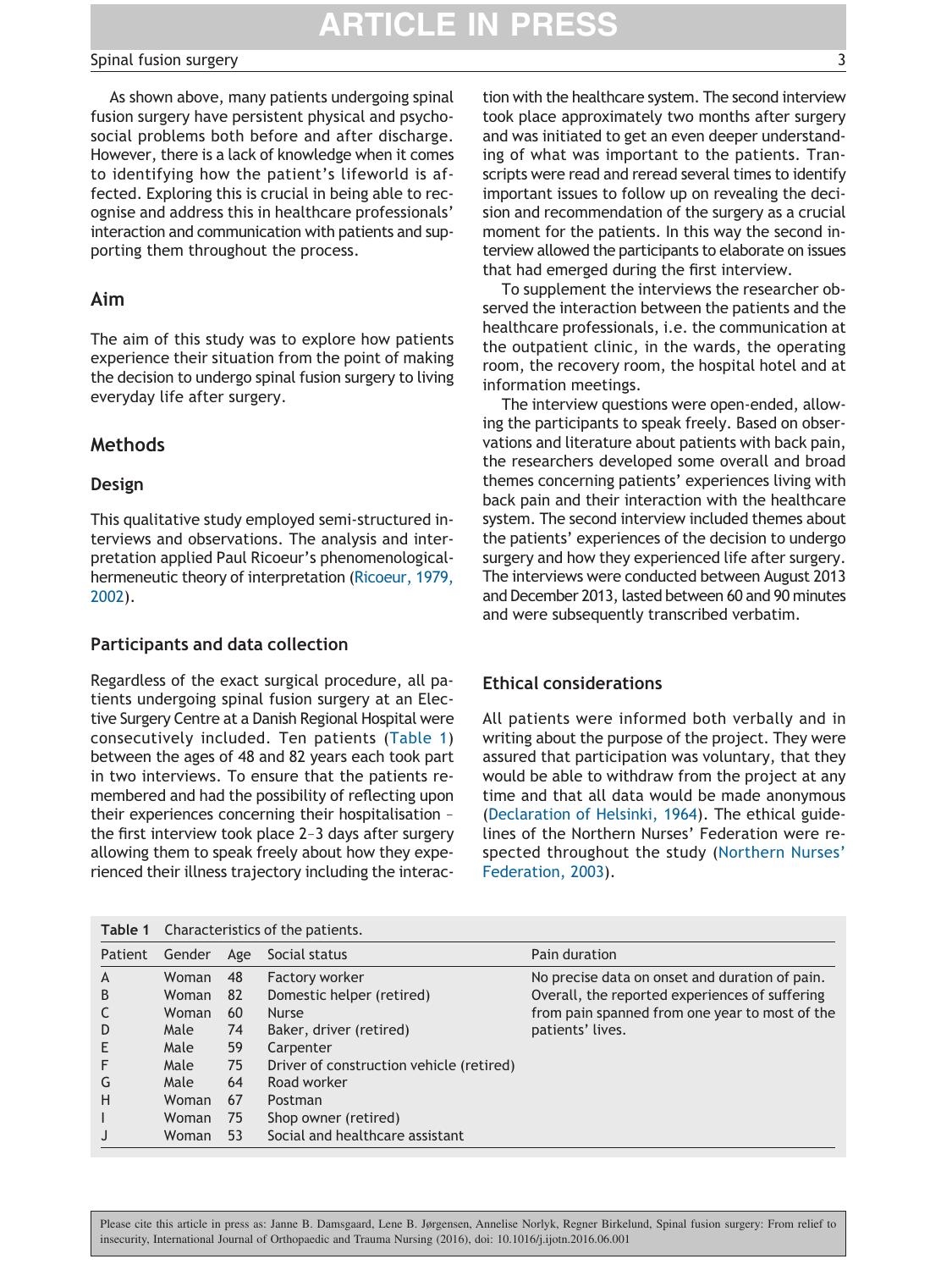| Meaning units/guotations<br>"What is said"                                                                                                                                                                                                                                                                                                                                                                                         | Units of significance<br>"What the text speaks about"                                                                                                                                                                                                                                                                                                                                                                                                                                                                                                                                                                                                                                                | Themes and sub-themes                                                                                           |
|------------------------------------------------------------------------------------------------------------------------------------------------------------------------------------------------------------------------------------------------------------------------------------------------------------------------------------------------------------------------------------------------------------------------------------|------------------------------------------------------------------------------------------------------------------------------------------------------------------------------------------------------------------------------------------------------------------------------------------------------------------------------------------------------------------------------------------------------------------------------------------------------------------------------------------------------------------------------------------------------------------------------------------------------------------------------------------------------------------------------------------------------|-----------------------------------------------------------------------------------------------------------------|
| "And then I come down here, A whole<br>new world opened up for me. Here<br>were people who knew how I felt. I<br>had really needed someone to say; we<br>know exactly what you mean. It was a<br>miracle. He said: 'I have read about<br>everything you've been through.' It<br>was like something fell into place for<br>me. I became a whole person again.<br>Everything was initiated immediately<br>- everything was planned". | Prior to making the decision to<br>undergo spinal fusion surgery, the<br>patients had experienced incidents<br>with colleagues, family members and<br>healthcare professionals, where they<br>had felt subjected to insinuating<br>remarks as well as feeling under<br>suspicion of exaggerating their back<br>pain. These incidents had triggered<br>experiences of powerlessness and of<br>not being acknowledged as individuals<br>- they had become insecure.<br>Therefore, being met by healthcare<br>professionals who recommended<br>surgery became a turning point for<br>them. It meant that the patients felt<br>relief and experienced renewed hope<br>of a better future with less pain. | A feeling of hope and relief<br>• Life-changes - a turning point<br>• Hope for recovery                         |
| "It's as if I've been living in a bubble<br>for years and when things calmed<br>down. I suddenly had so much time<br>on my hands that I scared myself<br>because now I had to think. A kind of<br>sadness came over me. My back had<br>completely defined my life. How do I<br>move on from here?"                                                                                                                                 | The back pain had had such a<br>fundamental influence on the<br>patients' lives that it had almost<br>come to define them as people. This<br>meant that after discharge, many<br>patients paradoxically experienced a<br>sense of emptiness and insecurity.<br>The surgery influenced the patients'<br>self-image which had been defined<br>through a life with back pain.                                                                                                                                                                                                                                                                                                                           | Less pain but feeling empty and<br>insecure<br>• Feeling insecure<br>• A feeling of emptiness and<br>alienation |

**Table 2** Example of the analysis process – from quote to theme.

According to Danish law, approval from the Regional Committee for Medical Research was not required because of the non-biomedical character of the study. Approval from the Danish Data Protection Agency was obtained (Journal number: 1-16- 02-65-13) and their requirements for safe data storage were adhered to.

#### **Data analysis and interpretation**

The data analysis and interpretation consisted of a three-level process (Table 2): naïve reading, structural analysis and comprehensive understanding [\(Ricoeur, 1979\)](#page-8-8). In the naïve reading, transcripts from interviews were read and reread to achieve an overall initial understanding of the text, i.e. an early interpretation. In the structural analysis, the early interpretation of the naïve reading was substantiated by a closer examination of the data. This was carried out by gathering sections of texts in larger meaning units consisting of sections of text from across the entire data set. The meaning of the sections of text was then further explained allowing the researchers to achieve a deeper understanding of 'what the data are saying' to 'what the text actually speaks about' in terms of emerging themes and subthemes [\(Gulddal and Møller, 1999; Ricoeur, 1979, 2002\)](#page-7-5). At the level of comprehensive understanding, the analysed themes were interpreted and discussed in the light of relevant theories and existing research [\(Rendtorff, 2000; Ricoeur, 2002\)](#page-8-10). To understand and explain what is going on from the patients' perspectives we draw on the theory of transitions by nurse and sociologist Afaf Meleis and on the ideas of alienation, directedness and meaningful social relations by sociologist Hartmut Rosa. This theoretical abstraction leads to a new explanatory position in the text and, thus, new insights [\(Ricoeur, 1979\)](#page-8-8).

### **Findings**

#### **Naïve reading**

The naïve reading of the texts showed that the patients' lives with back pain before the operation were characterised by phenomena such as insecurity and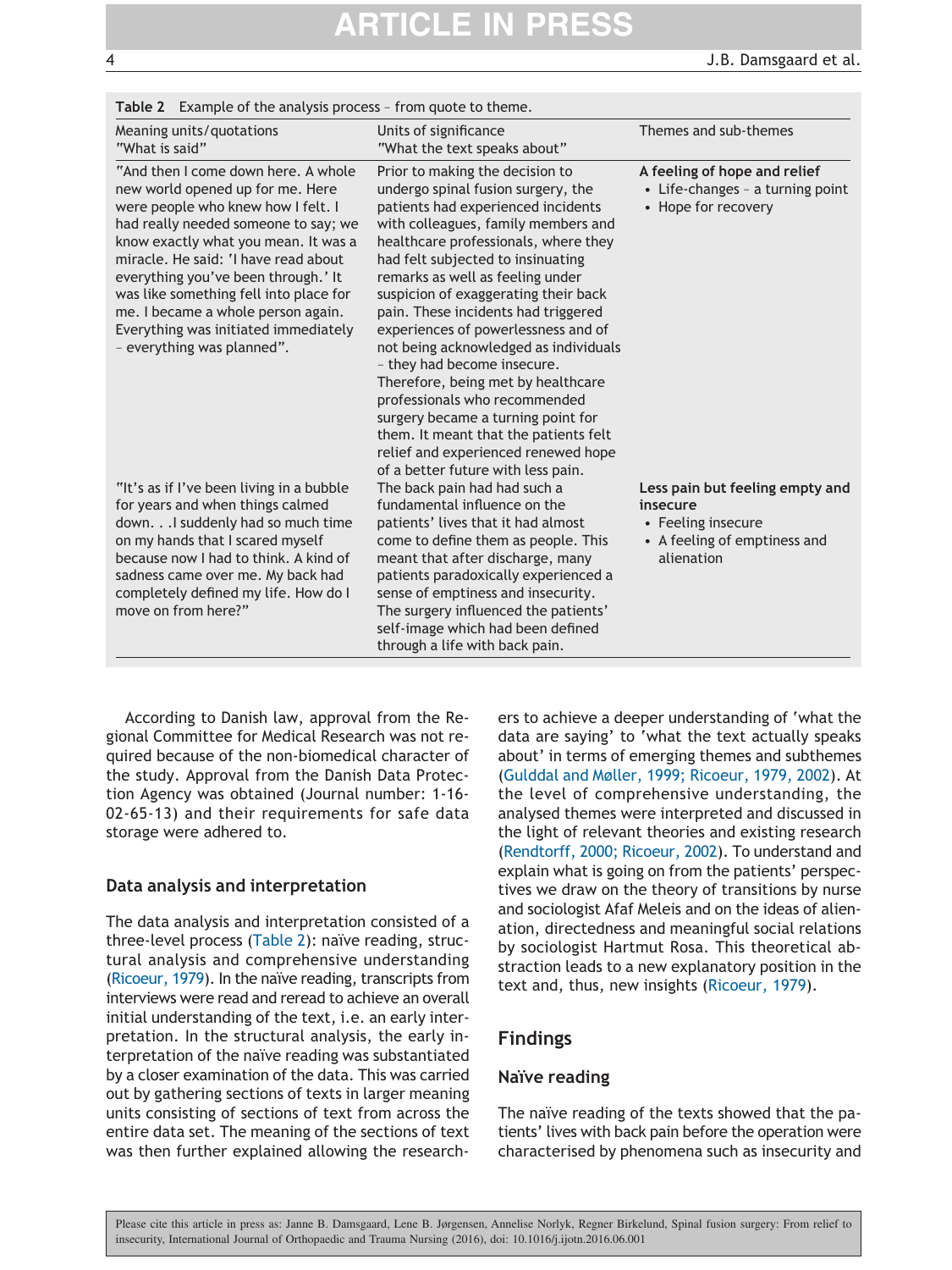## **ARTICLE IN PRESS**

#### Spinal fusion surgery 5

powerlessness but also by hope. The back pain had had such a profound impact on their lives that, after being discharged, many of the patients experienced difficulty creating a new meaningful life despite the fact that they now had less pain. They experienced a sense of emptiness and they had become insecure.

#### **Structural analysis**

According to the aim, two main themes were identified in the structural analysis. In connection with "the decision to undergo spinal fusion surgery", the theme: *A feeling of hope and relief* emerged. In connection with "living in everyday life after surgery" the theme: *Less pain but feeling empty and insecure* emerged.

#### **A feeling of hope and relief**

Based on the patients' narratives it appears that they, prior to their decision to undergo spinal fusion surgery, had experienced incidents with colleagues, family and healthcare professionals where they had felt subjected to insinuating remarks as well as feeling under suspicion of exaggerating their back pain. These incidents had triggered experiences of powerlessness and of not being acknowledged as individuals; they had become insecure. Therefore, having doctors recommend surgery had been a turning point for them. Even though the patients had been informed that the operation was not always successful and although some patients had experienced doubt after having met fellow patients (who revealed less successful courses of surgery) the offer of surgery meant that the patients felt understood and experienced renewed hope for a better future with less pain.

The patients linked surgery with their back pain now being acknowledged and that the doctors knew what had to be done. Based on the patients' narratives it appears that healthcare professionals made a great effort to show that the surgery procedures were under control. They handed out information and questionnaires and showed resourcefulness; for example by sending the patients to information meetings and to other healthcare professionals as preparation for surgery. Three days after the surgery, patient A said the following:

*"And then I come down here. A whole new world opened up for me. Here were people who knew how I felt. I had really needed someone to say; we know exactly what you mean. It was a miracle. He said: 'I have read about everything you've been through.' It was like something fell into place for me. I became a whole person again. Everything was initiated immediately – everything was planned".*

Experiences like these made the patients feel that the healthcare professionals understood them and could help them with their back pain. Several patients explained how conversations about the surgery had turned into intense moments during which they had experienced it as if the hectic bustle in the hospital had vanished for a moment. Three days after surgery, patient H said:

*"I got the feeling of respect. He believed me. We were in our own bubble – our own rhythm without disturbance. He believed me and took his time with me. I left with a sense of hope instead of the feeling of having wasted anyone's time".*

The decision to undergo surgery became pivotal and synonymous with hope for a future with less pain. The patients explained how it had lifted a heavy burden from them. While, for many years, they had taken it "one day at a time", as one of them put it, they now experienced being able to see opportunities for a brighter future. They hoped that they would be able to resume their lives as they were before their back problems began.

The decision to undergo surgery also led to the patients dreaming of once again being able to participate in the everyday life of their families, engage in friendships and become an active member of their workplace. In other words, they felt that they stood at a crossroad and would now have a better life.

#### **Less pain but feeling empty and insecure**

Although some patients were not completely pain free after the surgery, many of them talked about how they had been given "a brand new life". They found that once again they could move more freely after years of debilitating pain. However, even though the operation had been successful and freed them of most of their pain, several patients found that the sadness returned. They said that although the healthcare professionals had dealt with their back problems, the back pain had been so influential that it had become the focal point in their lives. Because of this they needed help to create an understanding of themselves that was not defined by a life of pain. One patient explained how, after being discharged, she had expected to feel happy and relieved but instead felt sad. She described how over many years the back pain had been a constant companion and how, after the surgery, she experienced that life had become empty. As a consequence she and several of the other patients had found it difficult to move on with their lives.

In other words, life with a changed body entailed changes for the patients. The back pain was no longer the all-encompassing feeling in their bodies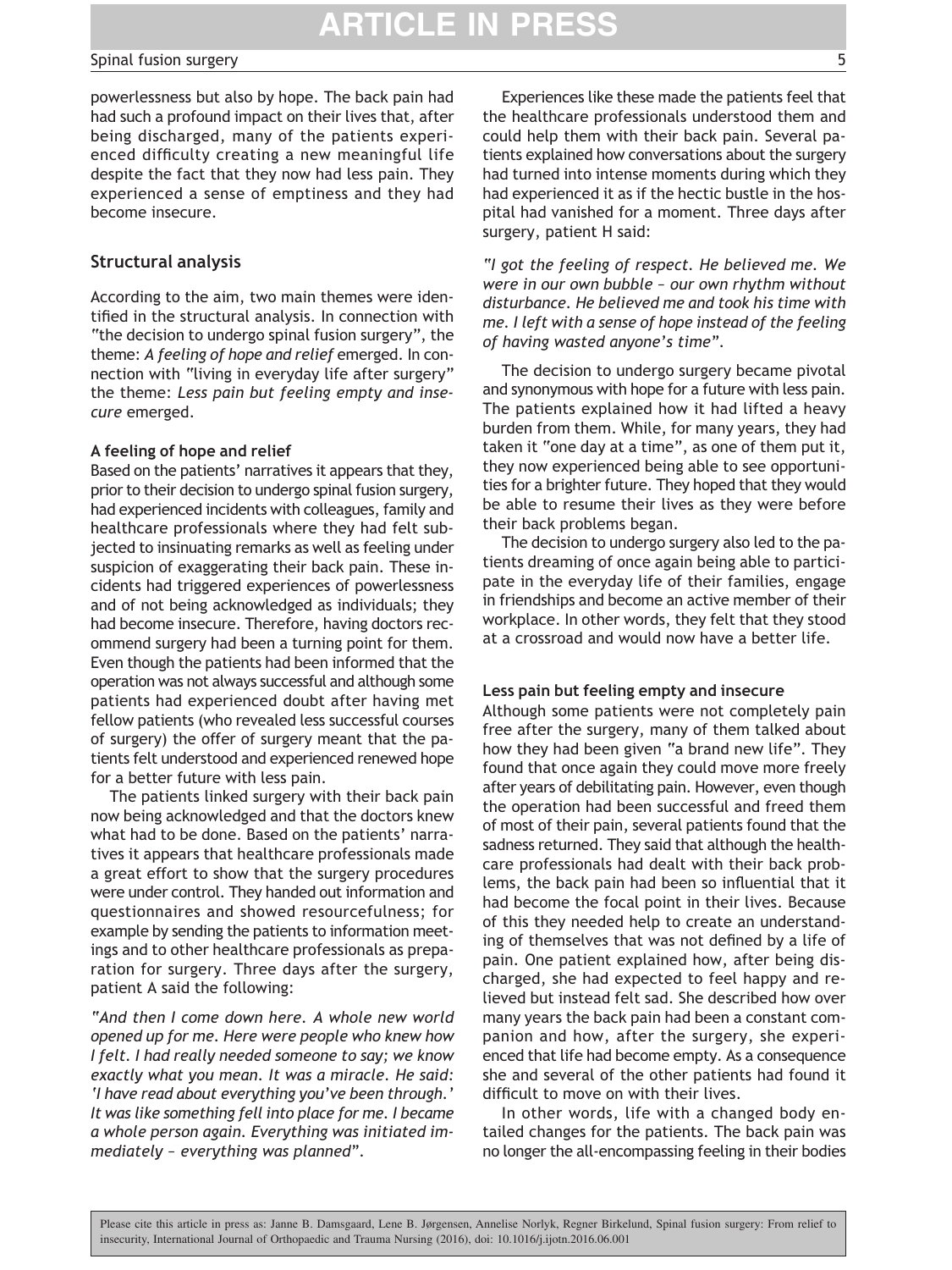which meant that the opportunity to be able to control everyday life had opened up for them. However, several patients had lived with pain for many years and now had to adapt to expectations (not only from themselves but also from family and colleagues) of returning to everyday life. Instead of feeling relief and joy, many patients experienced a new, unpredictable and unknown everyday life; they were unsure of whether they had recovered or not. Consequently it was important for them to have the opportunity to express themselves about these kinds of existential aspects on "their own terms" (as one of the patients put it) and not based on what healthcare professionals deemed relevant. Surgery was thus not synonymous with a life without problems, but could lead to new insecurities concerning their identity and their new life situation. It was, for example, expressed this way two months after discharge by patient D:

*"It's as if I've been living in a bubble for years and when things calmed down...I suddenly had so much time on my hands that I scared myself because now I had to think. A kind of sadness came over me. My back had completely defined my life. How do I move on from here?"*

Several patients felt ungrateful for not being happy now that the attempt to reduce their back pain had finally been successful. The surgery and the pain had changed the patients' perception of themselves. In other words, they experienced feeling insecure about who they were. For many patients the status quo was, therefore, that through the surgery they had obtained acknowledgement of their back pain but were left with an insecure self-image. The initial sense of relief had turned into insecurities. Two months after discharge, patient C said:

*"And then I had the surgery – yes well, I actually don't know whether it has quite sunk in yet. I ought to have been overjoyed, but instead I felt empty. It's like a whole new chapter starts now. There are more demands from my family, and my workplace also wants to know what's going on. Now, I have to start something new, and I don't have a lot of pain anymore, but for some reason, I don't feel that kind of joy".*

There seemed to be specific worries attached to a certain age; for example, some patients worried about finances and how to get back to work. Another concern was how their children were affected and some would be troubled with not being able to babysit their grandchildren because of too much pain. However, no matter the reason, the patients' concerns were all rooted in fundamental human challenges concerning living everyday life as a patient with back pain and therefore of an overall existential kind with no age related to it.

#### **Comprehensive understanding**

#### **A feeling of hope and relief**

Prior to the surgery, life with back pain had been characterised by feelings of powerlessness and insecurity. But the recommendation and decision to undergo surgery created feelings of hope and relief within the patients. The patients experienced the decision of surgery as an acknowledgement of the pain.

According to Afaf Meleis, health is not merely being physically well. Meaningful experiences together with hopes for the future are an important element of it. It is essential to feel that there is an understandable and meaningful connection between important events in life [\(Meleis, 2010; Meleis et al.,](#page-8-11) [2000\)](#page-8-11). Hence, for Meleis, going through a period of transition undergoing surgery and re-establishing stability and normality in life is crucial. Accordingly, it can be understood that the recommendation of surgery was experienced by the patients as a turning point in life from going through a long and tiring period with feelings of powerlessness to re-gaining stability, meaningfulness and renewed hope for a better life and less pain.

For Meleis, the importance of understanding a transition from the perspective of those who are experiencing it is crucial in relation to recovery [\(Meleis,](#page-8-11) [2010\)](#page-8-11). Therefore, healthcare professionals' awareness of the meaning of a transition is essential. According to Meleis, feelings of connectedness can be created in the relationship with healthcare professionals who can answer questions and with whom patients can feel comfortable within the relationship [\(Meleis et al., 2000\)](#page-8-12). Such relationships can, according to Meleis, provide patients with feelings of hopefulness that in themselves are therapeutically effective. Conversely, when support is lacking or communication with professional staff is less optimal, patients in transition can experience feelings of powerlessness, confusion, frustration and conflict [\(Meleis, 2010\)](#page-8-11). Consequently, the presence of a supportive preceptor is identified as an important resource during transitions. Preceptors facilitate transition; an experienced healthcare professional can smooth a transition by being a guide and sounding board. For Meleis, it is important to include the cultural context (the patients' everyday life) in the understanding of their transition experiences. Accordingly, it can be understood that the 'journey' from having lived everyday life with great pain and feeling mistrusted to being recommended surgery,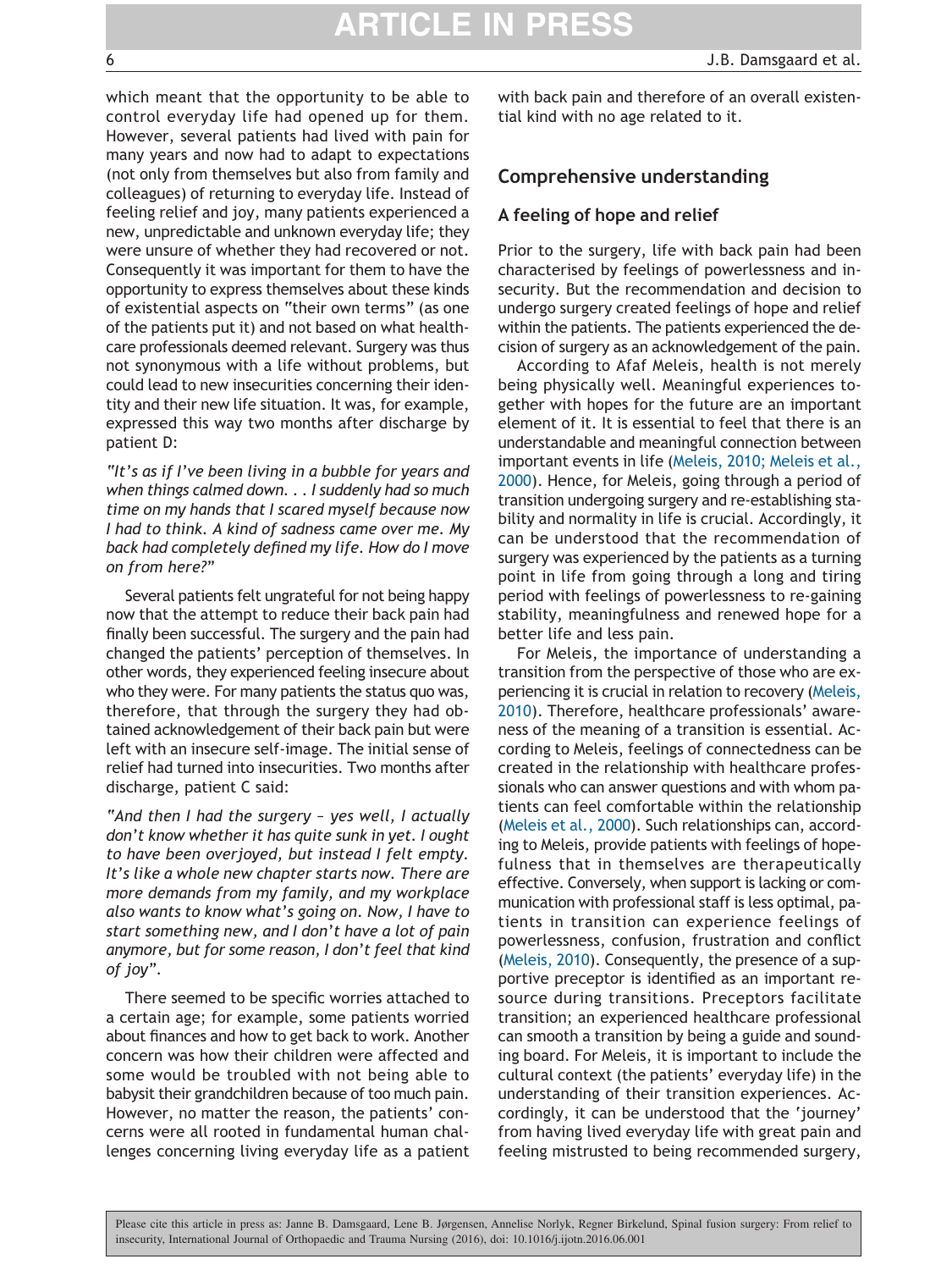# **ARTICLE IN PRESS**

#### Spinal fusion surgery 7

to some patients understandably can be synonymous with being respected. They are thereby acknowledged as a human being, initiating feelings of being relieved and having hope for the future.

#### **Less pain but feeling empty and insecure – the constitution of identity**

The emerging feelings of hope and relief after discharge were paradoxically for some patients being replaced with feelings of sadness, emptiness and insecurity. They had come to doubt who they were. This can be seen in the light of Hartmut Rosa's ideas of what constitutes our identity [\(Rosa, 2010\)](#page-8-13).

In line with Meleis' thoughts of connectedness, [Rosa \(2010\)](#page-8-13) argues that exhaustion of the self happens when the changes and dynamics in one's individual life or in the social world are no longer experienced as elements in a meaningful and directed chain of developments, i.e. as elements of 'progress', but rather as directionless and 'frantic' change. Our study found that some patients were able to come to terms with their new lives saying 'this is as good as it gets'. For several patients, however, pain had become almost all-consuming. [Rosa \(2010\)](#page-8-13) facilitates the understanding that the patients were disorientated; feeling sad, empty and insecure without being able to create meaning in their lives. It can be understood that the patients hoped for a new life by being able to re-establish their role as a cured parent, partner and colleague. Their experiences, however, had been so overwhelming that there had developed a kind of familiarity in relation to the back pain, i.e. they had come to identify themselves as 'patients'.

According to [Rosa \(2010\),](#page-8-13) experiences are crucial in the formation of our identity. Consequently, it can be understood that the patients' experiences of mistrust and powerlessness resonated their self-image; their back pain had characterised their lives for many years whereas life after surgery was unpredictable, unknown and uncertain. According to [Rosa](#page-8-13) [\(2010\),](#page-8-13) it can be said that the patients' pain, i.e. their illness experiences, had become a constituent element to their identity. In relation to the creation of our identity it can be said that:

*"If it is 'the importance of what we care about' that constitutes our identity, the loss of such a sense, of a persistent hierarchy of relevance and of direction, cannot but lead to a distortion in the relationship towards oneself." [\(Frankfurt, 1988; Rosa, 2010,](#page-7-6) [p. 97\)](#page-7-6)*

In keeping with [Rosa \(2010\),](#page-8-13) 'a good life' is hence connected with what we care about; i.e. meaningful social relations, meaningful experiences creating our identity. Such experiences consist of meaningful existential and emotional experiences which unfold in and are linked with our everyday lives. According to [Rosa \(2010\)](#page-8-13) this is, indeed, the counterbalance to the fact that patients feel sad, alienated, empty and insecure even if they have less

#### **Discussion**

pain.

As shown, several patients experienced brief hope and relief in relation to being recommended and deciding to undergo surgery. Paradoxically, for some patients these feelings were overtaken by feelings of sadness, emptiness and insecurity after discharge, i.e. doubting who they were.

In line with our findings, a study by [Hammer et al.](#page-8-14) [\(2009, p. 550\)](#page-8-14) showed that hope gives meaning to life; that is 'having a zest for life anticipating future possibilities such as... expecting positive results, being cured or simply receiving a hopeful message from the physician'. In addition to the findings of our study, [Kralik et al. \(2002\)](#page-8-15) found that chronic illness involves finding ways to live daily life by creating order from the disruption and disorder imposed by and associated with the pain; i.e. to Kralik this involves a need for both structure and process. However, Kralik also argues that healthcare professionals inherently focus on creating structures in their approach to patients whereby patients are positioned as passive subjects simply absorbing information. Consequently, [Kralik et al.'s \(2002, p. 265\)](#page-8-15) study emphasises that managing life with chronic illness is more than 'doing' and should be entwined with a sense of 'being' and 'becoming'; i.e. engaging in a dynamic, active process of learning, trialling and exploring experiences and boundaries in everyday life. Similar to the findings of our study, this is indeed a process that involves identifying one's existential, psychological and physical responses to illness; constantly planning and managing daily life as a means of creating order. From this perspective it is important for the healthcare professionals to recognise the context (the patient's lifeworld) in which patients give (or may not give) meaning to illness and to be able to communicate about it.

In concordance with these findings, a study by [Noe](#page-8-16) [et al. \(2014\)](#page-8-16) explored expectations, worries and wishes in relation to challenges before returning home after initial hospital rehabilitation for traumatic spinal cord injury. Even though their study focuses on a different patient group than included in our study, its findings are still relevant. Categories of barriers and problems were identified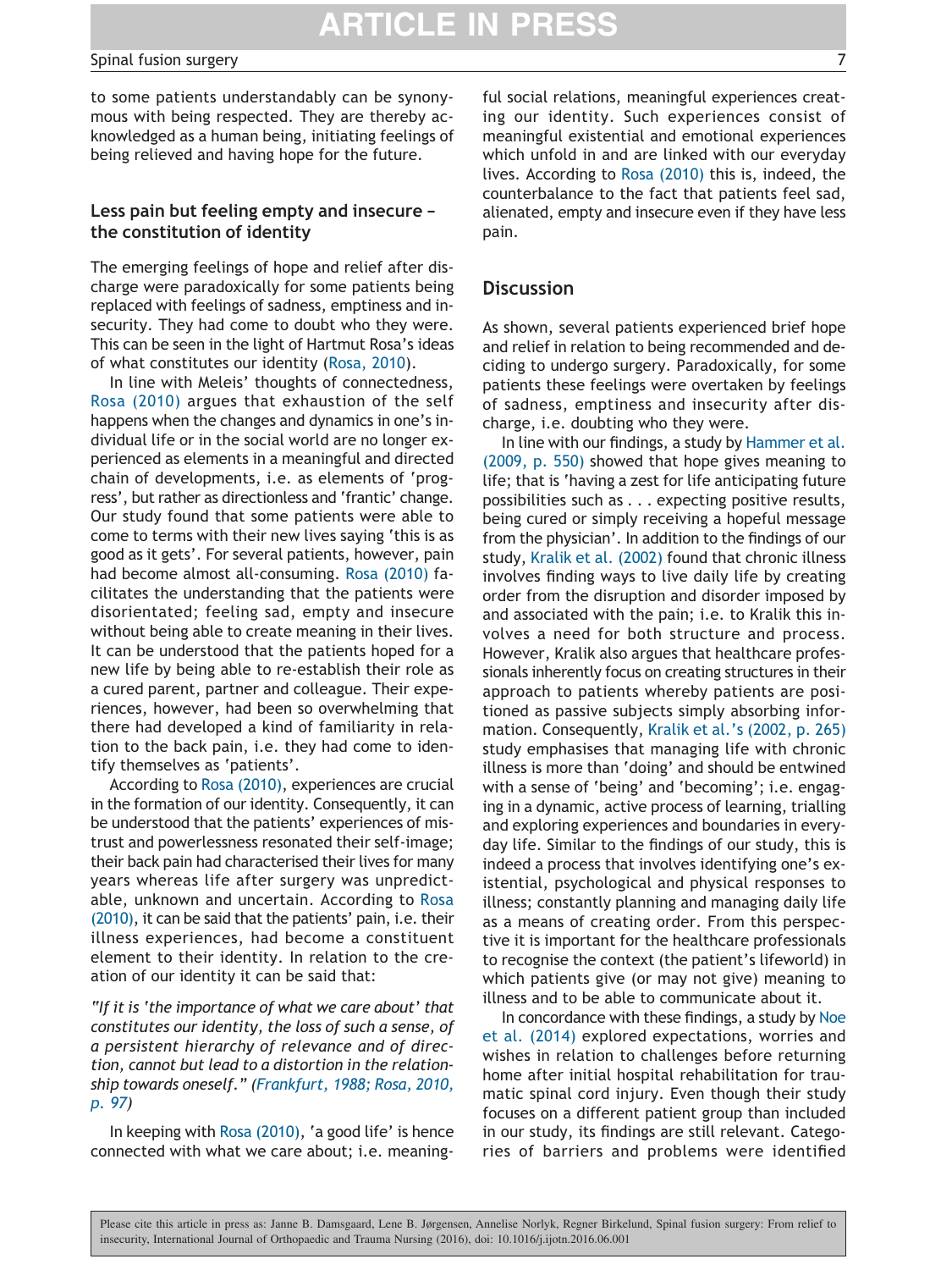including facing uncertainty when leaving one's peers; hoping to get back to work and a safe economy; experiencing understanding from the community and relying on resilience of significant others [\(Noe et al., 2014\)](#page-8-16). Their study showed that there is a need for healthcare professionals to involve the patients' close relations. In accordance with our findings they found that to promote a meaningful life on new terms it is crucial that healthcare professionals initiate dialogue with patients and their families on how the illness may impact on their everyday life.

### **Limitations of the study**

According to [Ricoeur \(1976\)](#page-8-17) there is no absolute way to interpret a text; 'an interpretation must not only be probable, but more probable than another interpretation' (p. 76). From this perspective 'validation' was enhanced by showing transparency throughout the analysis process. Descriptions of the interpretation process were presented to illustrate the trustworthiness of the findings. Regarding this, one should also understand the structural analysis as a form of validation [\(Ricoeur, 1976\)](#page-8-17). In addition, some might argue that a sample of 10 patients is too small. However, in qualitative research, it is stated that analytical generalisation is a possibility, meaning that the results of a study can be considered 'indicative' or transferrable in relation to other similar situations or settings [\(Kvale, 1997\)](#page-8-18).

### **Conclusion and implications for practice**

Being recommended and deciding to undergo spinal fusion surgery initiates hope for a life with less pain but at the same time paradoxically creates a feeling of existential insecurity in terms of facing the future to come. It is important to recognise and thereby include the impact of patients' everyday life experiences on how they give (or may not give) meaning to their illness and understanding of how this is affecting them. These aspects are essential for patients' definition and re-definition of themselves and it is crucial to draw upon these during communication between the patient and healthcare professional. Taking into consideration that a considerable number of patients suffer from anxiety and depression both before and after surgery it is crucial to help them re-gain meaning in life and to focus on their lifeworlds to find out *what they care about* and what is important to them.

#### **Conflict of interest statement**

There are no conflicts of interest for the authors of this manuscript.

### **Funding source**

The authors received no external funding for this work.

### **References**

- <span id="page-7-3"></span>[Arts, M.P., Kols, N.I., Onderwater, S.M., Peul, W.C., 2012. Clini](http://refhub.elsevier.com/S1878-1241(16)30060-0/sr0010)[cal outcome of instrumented fusion for the treatment of failed](http://refhub.elsevier.com/S1878-1241(16)30060-0/sr0010) [back surgery syndrome: a case series of 100 patients. Acta](http://refhub.elsevier.com/S1878-1241(16)30060-0/sr0010) [Neurochirurgica 154, 1213.](http://refhub.elsevier.com/S1878-1241(16)30060-0/sr0010)
- <span id="page-7-0"></span>[Azoulay, L., Ehrmann-Feldman, D., Truchon, M., Rossignol, M.,](http://refhub.elsevier.com/S1878-1241(16)30060-0/sr0015) [2005. Effects of patients-clinician disagreement in occupa](http://refhub.elsevier.com/S1878-1241(16)30060-0/sr0015)[tional low back pain: a pilot study. Disability and Rehabilita](http://refhub.elsevier.com/S1878-1241(16)30060-0/sr0015)[tion 27 \(14\), 817–823.](http://refhub.elsevier.com/S1878-1241(16)30060-0/sr0015)
- <span id="page-7-2"></span>[Berg, S.K., Zwisler, A., Pedersen, B.D., Haase, K., Sibilitz, K.L.,](http://refhub.elsevier.com/S1878-1241(16)30060-0/sr0020) [2013. Patient experiences of recovery after heart valve re](http://refhub.elsevier.com/S1878-1241(16)30060-0/sr0020)[placement: suffering weakness, struggling to resume normal](http://refhub.elsevier.com/S1878-1241(16)30060-0/sr0020)[ity. BMC Nursing 12 \(23\).](http://refhub.elsevier.com/S1878-1241(16)30060-0/sr0020)
- [Block, A.R., 2009. Psychological screening of spine surgery can](http://refhub.elsevier.com/S1878-1241(16)30060-0/sr0025)[didates. In: Fishman, S.M., Ballantyne, J.C., Rathmell, J.P.](http://refhub.elsevier.com/S1878-1241(16)30060-0/sr0025) [\(Eds.\), Bonica's Management of Pain. Lippincott Williams &](http://refhub.elsevier.com/S1878-1241(16)30060-0/sr0025) [Wilkins, Baltimore, MD, pp. 1143–1152.](http://refhub.elsevier.com/S1878-1241(16)30060-0/sr0025)
- <span id="page-7-1"></span>[Block, A.R., Gatchell, R.J., Deardorff, W.W., Guyer, R.D., 2003.](http://refhub.elsevier.com/S1878-1241(16)30060-0/sr0030) [The Psychology of Spine Surgery. American Psychological As](http://refhub.elsevier.com/S1878-1241(16)30060-0/sr0030)[sociation, Washington, DC.](http://refhub.elsevier.com/S1878-1241(16)30060-0/sr0030)
- [Cain, C.H., Neuwirth, E., Bellows, J., Zuber, C., Green, J., 2012.](http://refhub.elsevier.com/S1878-1241(16)30060-0/sr0035) [Patients experiences of transitioning from hospital to home:](http://refhub.elsevier.com/S1878-1241(16)30060-0/sr0035) [an ethnographic quality improvement project. Hospital Medi](http://refhub.elsevier.com/S1878-1241(16)30060-0/sr0035)[cine 7 \(5\), 382–387.](http://refhub.elsevier.com/S1878-1241(16)30060-0/sr0035)
- [Christensen, F.B., Laurberg, I., Bünger, C.E., 2003. Importance](http://refhub.elsevier.com/S1878-1241(16)30060-0/sr0040) [of the back-café concept to rehabilitation after lumbar spinal](http://refhub.elsevier.com/S1878-1241(16)30060-0/sr0040) [fusion: a randomized clinical study with a 2-year follow-up.](http://refhub.elsevier.com/S1878-1241(16)30060-0/sr0040) [Spine 28 \(23\), 2561–2569.](http://refhub.elsevier.com/S1878-1241(16)30060-0/sr0040)
- [Damsgaard, J.B., Jørgensen, L.B., Norlyk, A., Thomas, J.,](http://refhub.elsevier.com/S1878-1241(16)30060-0/sr0045) [Birkelund, R., 2015. Acknowledging the patient with back pain:](http://refhub.elsevier.com/S1878-1241(16)30060-0/sr0045) [a systematic review based on thematic synthesis. European](http://refhub.elsevier.com/S1878-1241(16)30060-0/sr0045) [Journal for Person Centered Healthcare 3 \(1\), 37–47.](http://refhub.elsevier.com/S1878-1241(16)30060-0/sr0045)
- [Damsgaard, J.B., Norlyk, A., Jørgensen, L., Birkelund, R., 2016.](http://refhub.elsevier.com/S1878-1241(16)30060-0/sr0050) Back pain – [a feeling of being mistrusted and lack of recog](http://refhub.elsevier.com/S1878-1241(16)30060-0/sr0050)[nition: a qualitative study. International Journal of Orthopae](http://refhub.elsevier.com/S1878-1241(16)30060-0/sr0050)[dic and Trauma Nursing doi:10.1016/j.ijotn.2016.01.001;](http://refhub.elsevier.com/S1878-1241(16)30060-0/sr0050) [Accepted for publication January 2016.](http://refhub.elsevier.com/S1878-1241(16)30060-0/sr0050)
- <span id="page-7-4"></span>[Declaration of Helsinki, 1964. WMA Declaration of Helsinki–](http://refhub.elsevier.com/S1878-1241(16)30060-0/sr9055) Ethical [Principles for Medical Research Involving Human Subjects.](http://refhub.elsevier.com/S1878-1241(16)30060-0/sr9055) <[www.WMA.Net/en/30publications/10policies/b3/](http://www.WMA.Net/en/30publications/10policies/b3/)>.
- [Falvinga, A., Righesso, O., Teles, A.R., Baseggio, N., Velho, M.C.,](http://refhub.elsevier.com/S1878-1241(16)30060-0/sr0055) [Rusche, L.G., et al., 2012. Depression subscale of the Hospi](http://refhub.elsevier.com/S1878-1241(16)30060-0/sr0055)[tal Anxiety and Depression Scale applied preoperatively in](http://refhub.elsevier.com/S1878-1241(16)30060-0/sr0055) [spinal surgery. Arquivos de Neuro-Psiquiatria 70 \(5\), 352.](http://refhub.elsevier.com/S1878-1241(16)30060-0/sr0055)
- <span id="page-7-6"></span>[Frankfurt, H., 1988. The importance of what we care about. In:](http://refhub.elsevier.com/S1878-1241(16)30060-0/sr0060) [The Importance of What We Care about: Philosophical Essays.](http://refhub.elsevier.com/S1878-1241(16)30060-0/sr0060) [Cambridge University Press, Cambridge, pp. 80–94.](http://refhub.elsevier.com/S1878-1241(16)30060-0/sr0060)
- <span id="page-7-5"></span>[Gulddal, J., Møller, M., 1999. Hermeneutik. En antologi om](http://refhub.elsevier.com/S1878-1241(16)30060-0/sr0065) [forståelse, first ed. Gyldendal, Haslev, Denmark.](http://refhub.elsevier.com/S1878-1241(16)30060-0/sr0065)